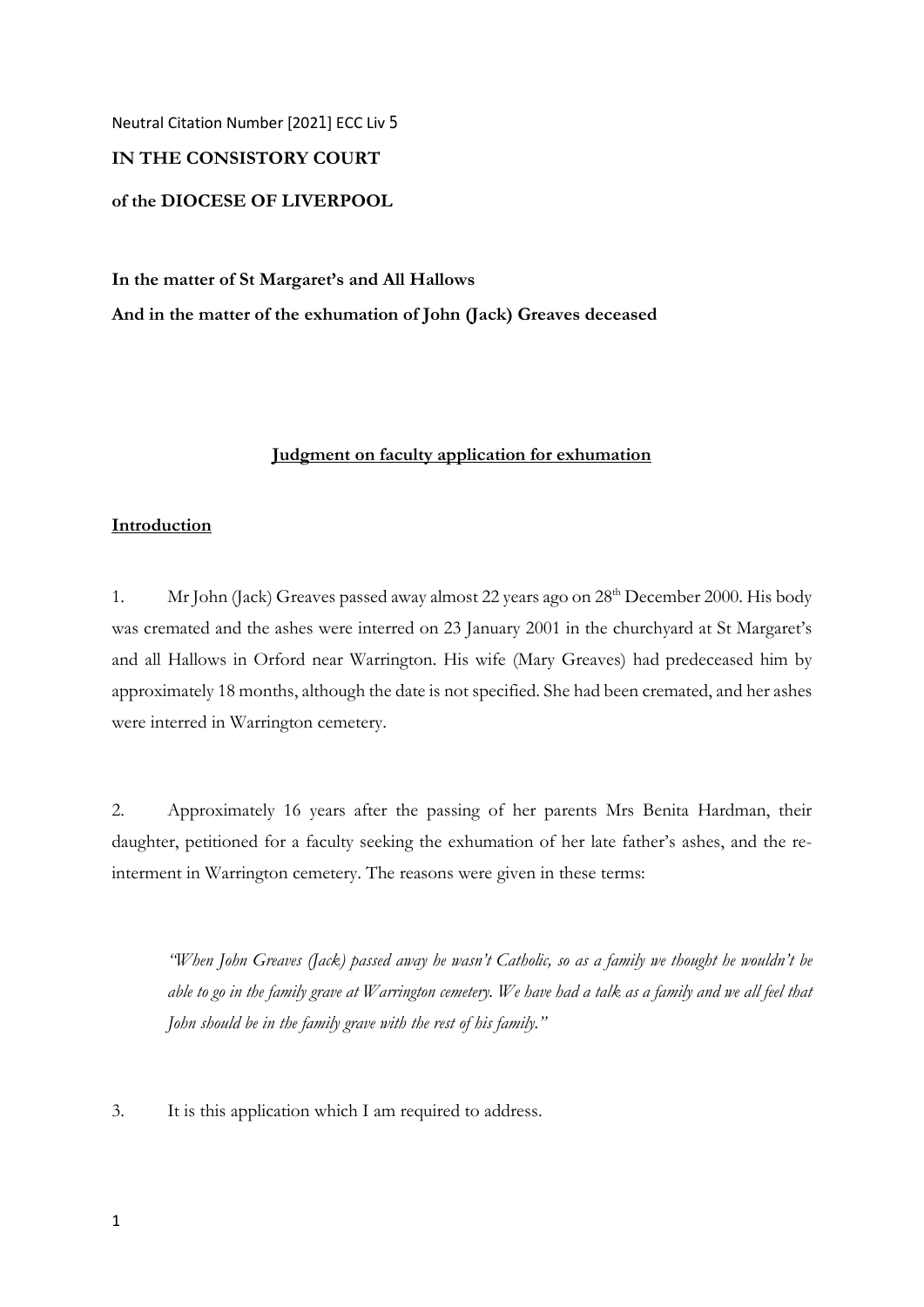#### **Background**

4. It is apparent that the family grave referred to was purchased by Sarah Hardman. I am assuming that she is one of the daughters of Benita or associated by marriage with one of her sons because she does not otherwise appear in the family tree within the papers. Be that as it may, it is clear to me from the correspondence that Sarah has been the driving force behind this application and has sought to elicit the support of all the relevant family members. There are several letters which have been signed by the grandchildren (Jake Hardman, Andrea Hardman, Simon Hardman and Nigel Hardman) together with a letter from a great-grandson, (Thomas Hardman) expressing their agreement with the proposal for exhumation.

4. Whilst the petition refers to the written consent of the area dean of Warrington, the Rev Canon Paul Wilson, this has not in fact been forthcoming. On the contrary it is said that he expresses his opposition, and in a letter dated 24<sup>th</sup> May 2017 the churchwardens of St Margaret's wrote to the Registry indicating similar opposition. It was said that no mistake had been made when the late Mr Greaves was interred in consecrated ground in the graveyard. At the time the parish was in an interregnum.

5. On 22nd May 2017 Sarah Hardman wrote to my predecessor as Chancellor with a fuller explanation of the reasons for the application. (This is to be taken as a comprehensive written representation, and no indication has been given that a hearing is required, or that the family is not content for this matter to be dealt with on the basis of the papers in accordance with rule 14(1) of the Faculty Jurisdiction Rules 2015 (as amended)).

6. In her letter, Mrs Hardman gave some background to the family relationship and the marriage of her grandparents, Mary and Jack, who were together for 50 years. Mary, she said, had been a Catholic, and when her grandfather passed away some 18 months after her, because he was Anglican, it was considered that he could not be buried in the cemetery (it is not stated that this was consecrated Catholic burial ground) but that he should be buried in a Church of England graveyard. She explained that her mother, Benita, wanted to be laid to rest in the family grave, and was upset that she could not be with her parents together.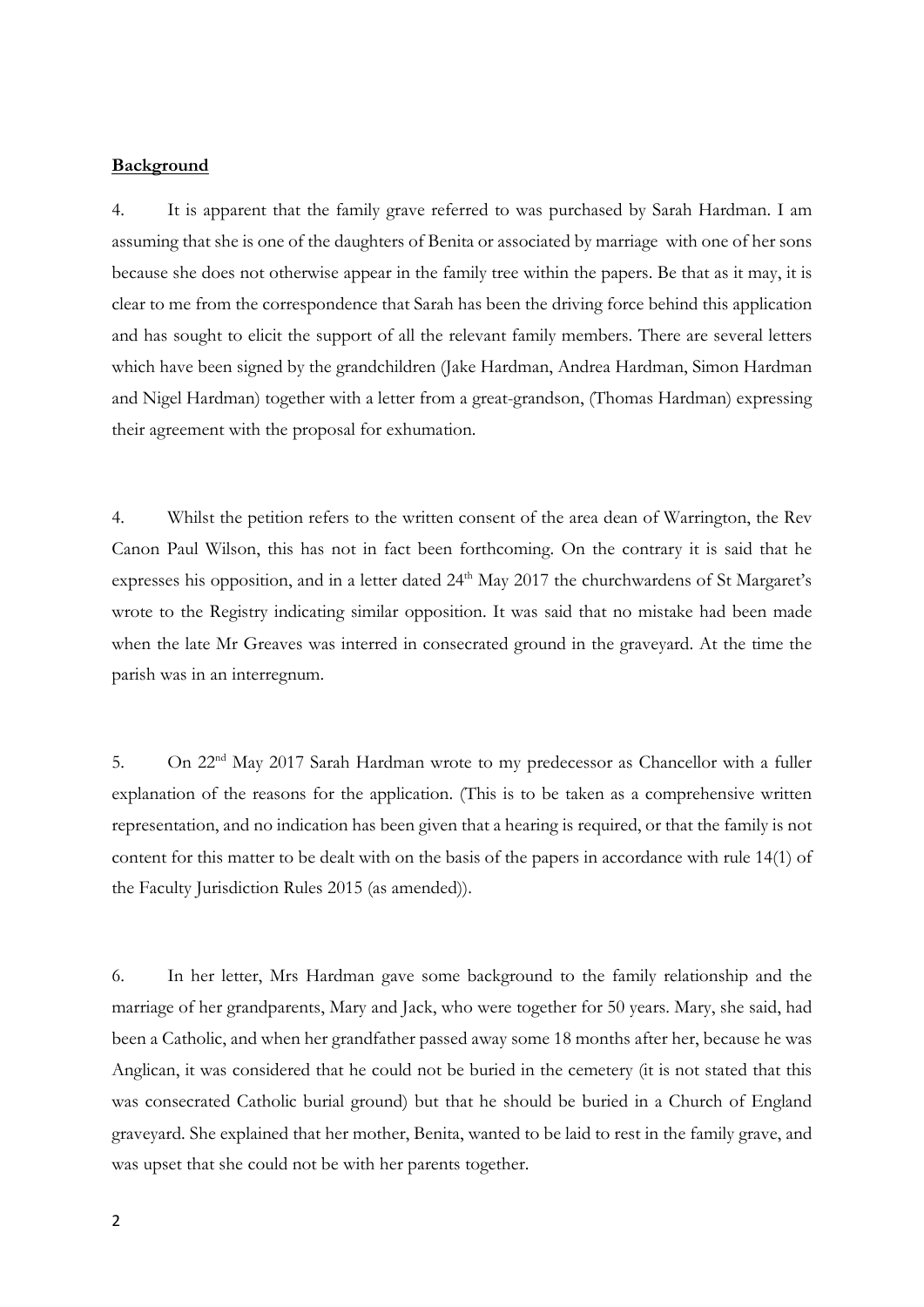### 7. She said this in her letter:

*"When Mary who passed away first and was very much loved and idolised by Jack and all of the family, was a very upsetting time for all and especially her husband Jack, who every day until he passed away 18 months later would every day be very emotional about his wife and just wanted to be with her (sic).* 

*Please be aware that we have no issues with St Margaret's just with ourselves and putting all our minds at rest that this loving couple can lay side-by-side as it should have been from the start and also my grandmother will also have peace of mind when her time comes to join them and her sons and daughter and grandchildren will be at peace knowing the family are where they were when her life started together. (sic)"*

8. She finished her letter by referring to a mistake which she hopes to rectify.

10. Finally, it is to be noted that Warrington Borough Council, responsible for the cemetery, have no objection to the re-interment of the remains of Jack Greaves.

#### **Recent History**

11. This is the background to the application. As indicated, I decide the matter without a hearing. I am also conscious of the delay in providing a decision which has been caused by a number of reasons and regret any inconvenience to the petitioner or the family.

12. In responding to this application, both the registrar, Mr Dellar and his clerk, Dr Roberts, have explained the factors which the Consistory Court will take into account when considering whether or not to grant a faculty for an exhumation of cremated remains. It is correct that a faculty is only permitted in exceptional circumstances in this situation, and the onus is on the petitioner (that is the party applying, taken here to be Mrs Hardman and the family) to satisfy the court that such circumstances exist to justify making of an exception from the established norm that Christian burial is final. Reference has already been made to the authoritative decision of **Re**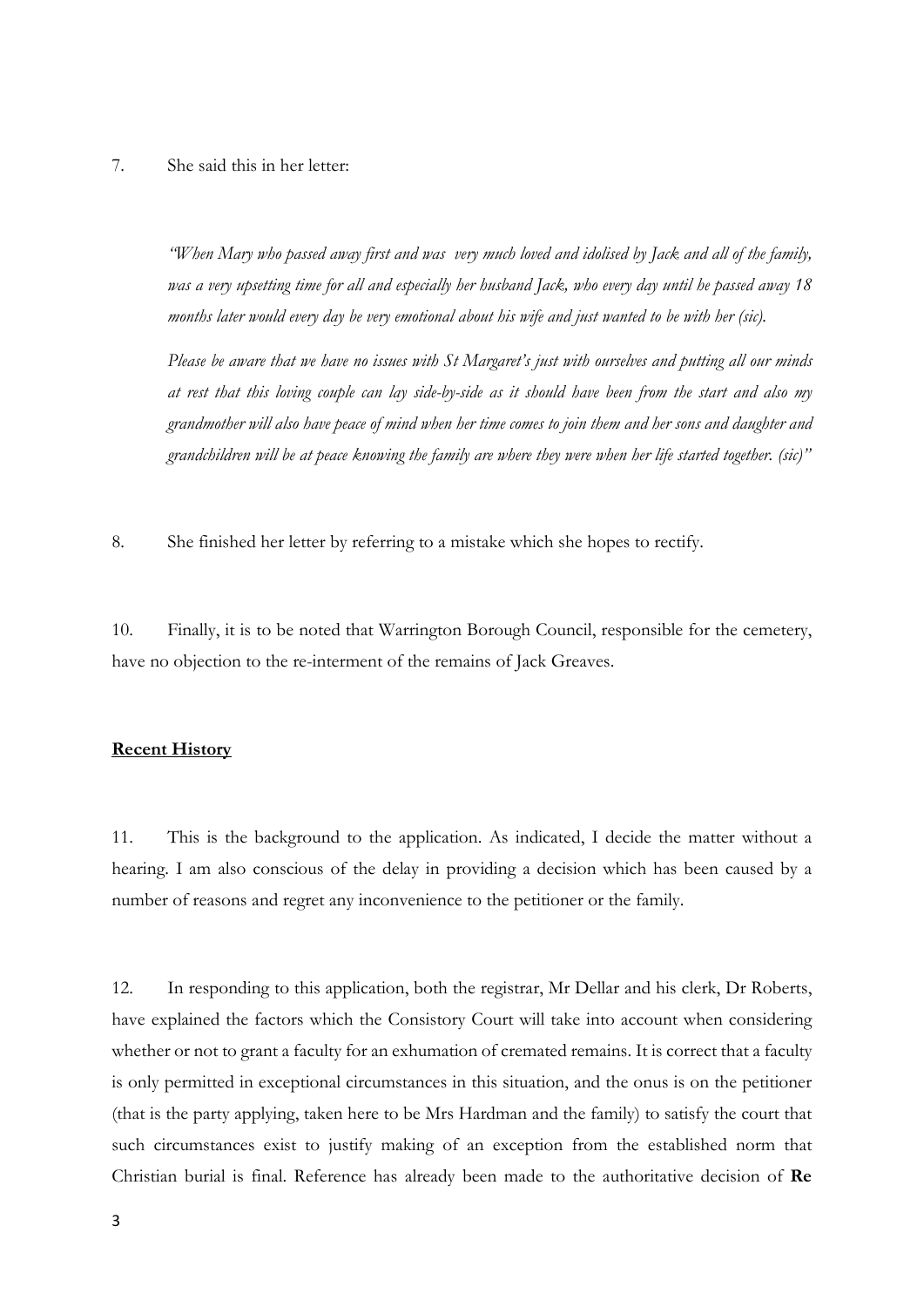**Blagdon Cemetry [2002] 4 All ER 482**, which applied the earlier principles in **Re Christ Church Alsager [1999] Fam.142**. Both these cases involved decisions delivered by the highest level of ecclesiastical judiciary.

13. Reasons which are capable of justifying an exceptional approach can arise from medical causes, a mistake (but usually administrative error leading to burial in the wrong grave) strong local support or compelling pastoral matters. Even then, there is a high threshold which has to be crossed, and one of the considerations for the court will be the promptness with which the application is made. This is not simply because of the difficulty of carrying out exhumations many years after the initial burial, but because family relationships can change significantly with the passage of time. Where there has been a change of mind, or a situation has arisen where a relative has subsequently been buried elsewhere and the remaining family members are desirous of a collective or family grave, this is usually not considered to be a compelling reason.

14. More recently the Consistory Court in the Diocese of Derby has considered the relevant factors in a similar case where the family had been hopeful of uniting the remains of deceased parents. (**Re St George, New Mills, [2021] ECC Der 2,** [Clarke Ch.]) In that case it was emphasised that special reasons were particularly important if there was to be a departure from the general rule that Christian burial is final and where some years after the initial burial there had been a desire for a family grave.

15. In the circumstances of this case, in my judgment no special, good or proper reason has been put forward by the petitioner. In fact there are several features which suggest that it would be inappropriate for there to be any disturbance of the remains of the late Mr Greaves. In the first place, his death post-dated that of his wife, and the fact that there may have been some confusion at the time as to whether his ashes could be interred with his wife, the time to investigate that issue would have been upon his death. Second, between the time of the death of the deceased, and the issuing of this petition a number of years have passed. If there had been a mistake upon which reliance is to be placed because of a misunderstanding of denomination, again the time to investigate possible exhumation would have been shortly after the interment of the ashes. Third, there is a complete absence of any support whether from a practical or pastoral point of view from the parish who have identified the absence of any justification for disturbing the burial.